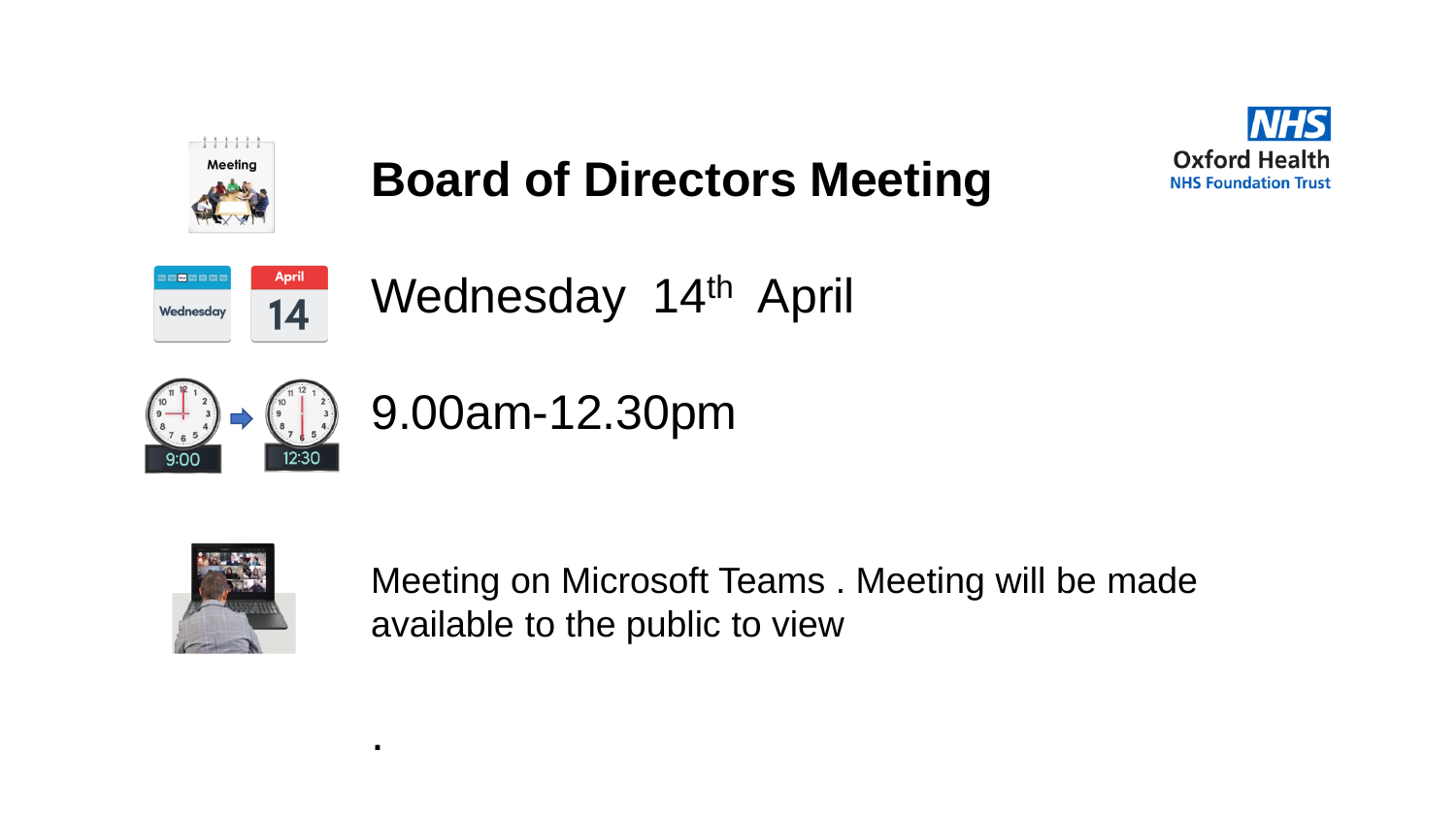| Hello    | Agenda<br>1. Hello my name is<br>Apologies from<br>people not able to be at<br>the meeting. | <b>DW/All</b><br>9:00 |
|----------|---------------------------------------------------------------------------------------------|-----------------------|
| My story | 2. Patient/carer Story<br>- From Adult Speech and<br>Language Therapy Team.                 | NR/DMck/MC            |
|          | 3. Declaration of Interests                                                                 | 9:20<br><b>DW</b>     |
| minutes  | 4. Minutes of the last<br>meeting on the 27 <sup>th</sup><br>January                        | <b>DW</b>             |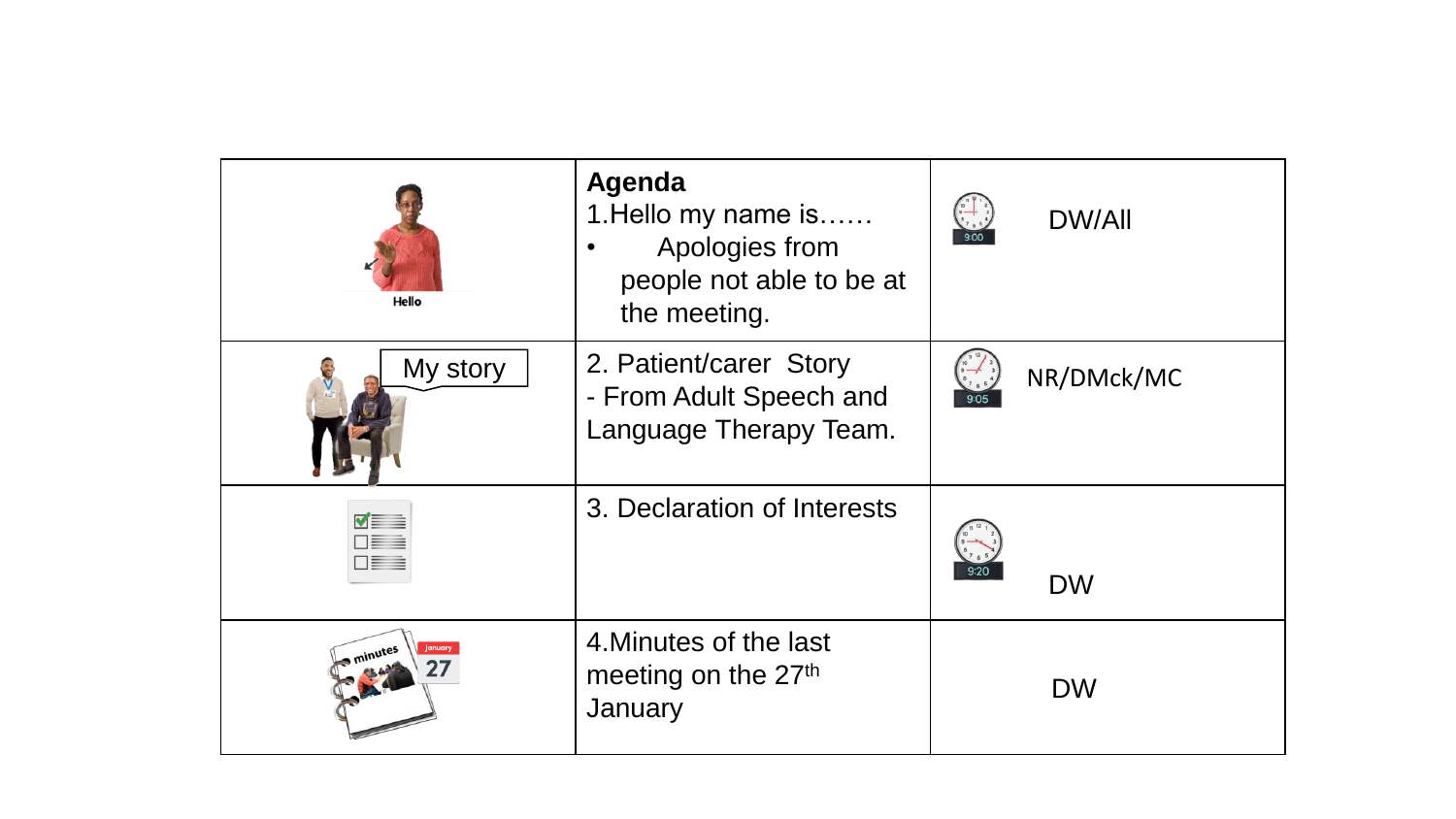|      | 5. Trust Chairman's report.<br><b>Update on Council of</b><br>$\bullet$<br>Governors meeting and<br>Joint meetings of Board<br>and Council of<br>Governors. | 9:30 | <b>DW</b> |
|------|-------------------------------------------------------------------------------------------------------------------------------------------------------------|------|-----------|
|      | 6. Chief Executives Report                                                                                                                                  |      | <b>NB</b> |
| Plan | <b>7. Trust Strategy</b>                                                                                                                                    | 9:55 | <b>MW</b> |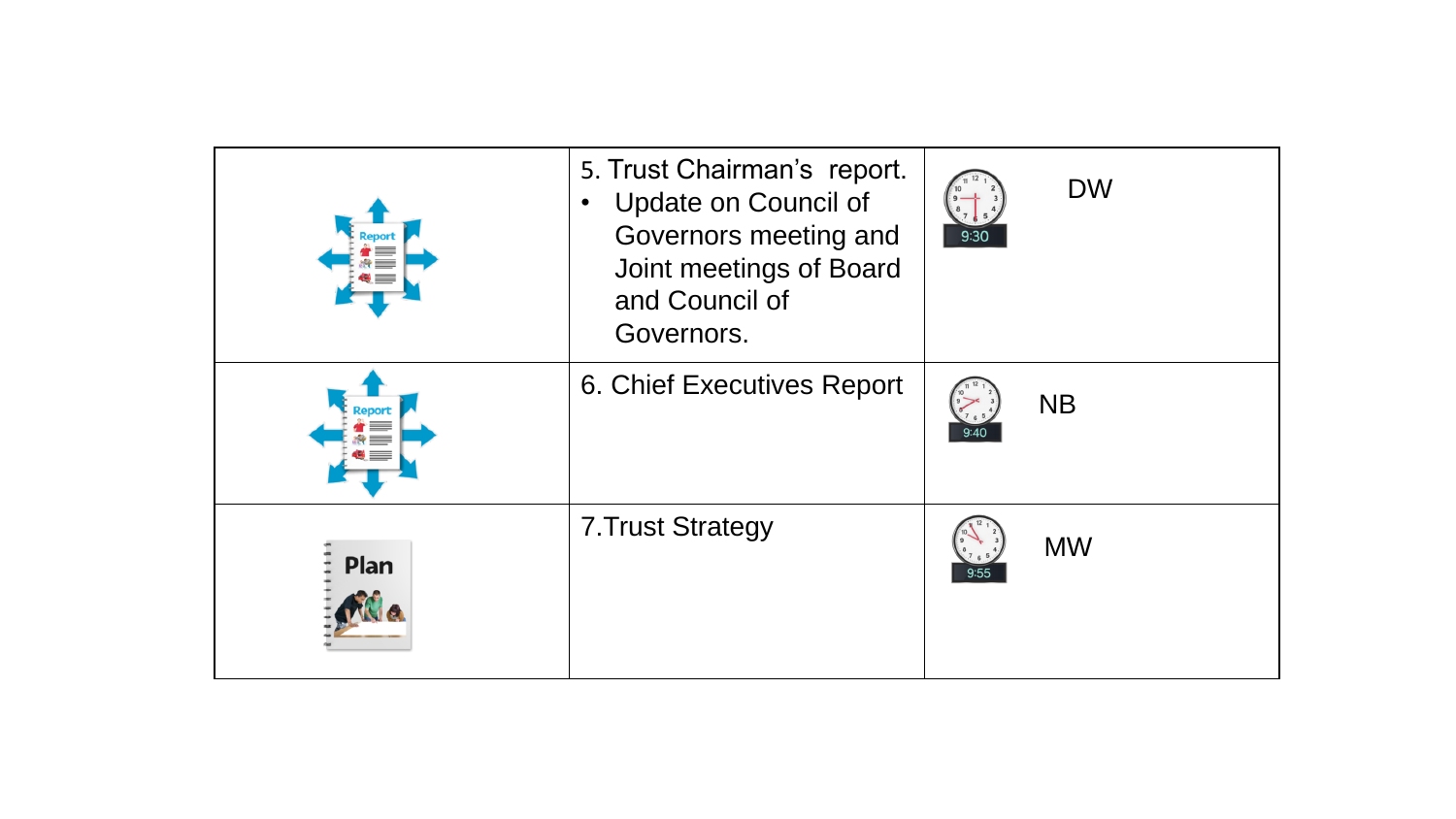| Report                  | <b>8. Board Assurance</b><br><b>Framework and Trust Risk</b><br><b>Register report</b> | <b>KR</b><br>10:05 |
|-------------------------|----------------------------------------------------------------------------------------|--------------------|
| corona<br><b>VIPDAI</b> | 9. Covid Update:<br>-Learning and recovery<br>plan                                     | MW/NB<br>10:15     |
|                         | -Staff COVID 19<br>Vaccination programme.                                              |                    |
| 10 minutes<br>IV<br>Tea | 10 minute break if needed                                                              | 10:30              |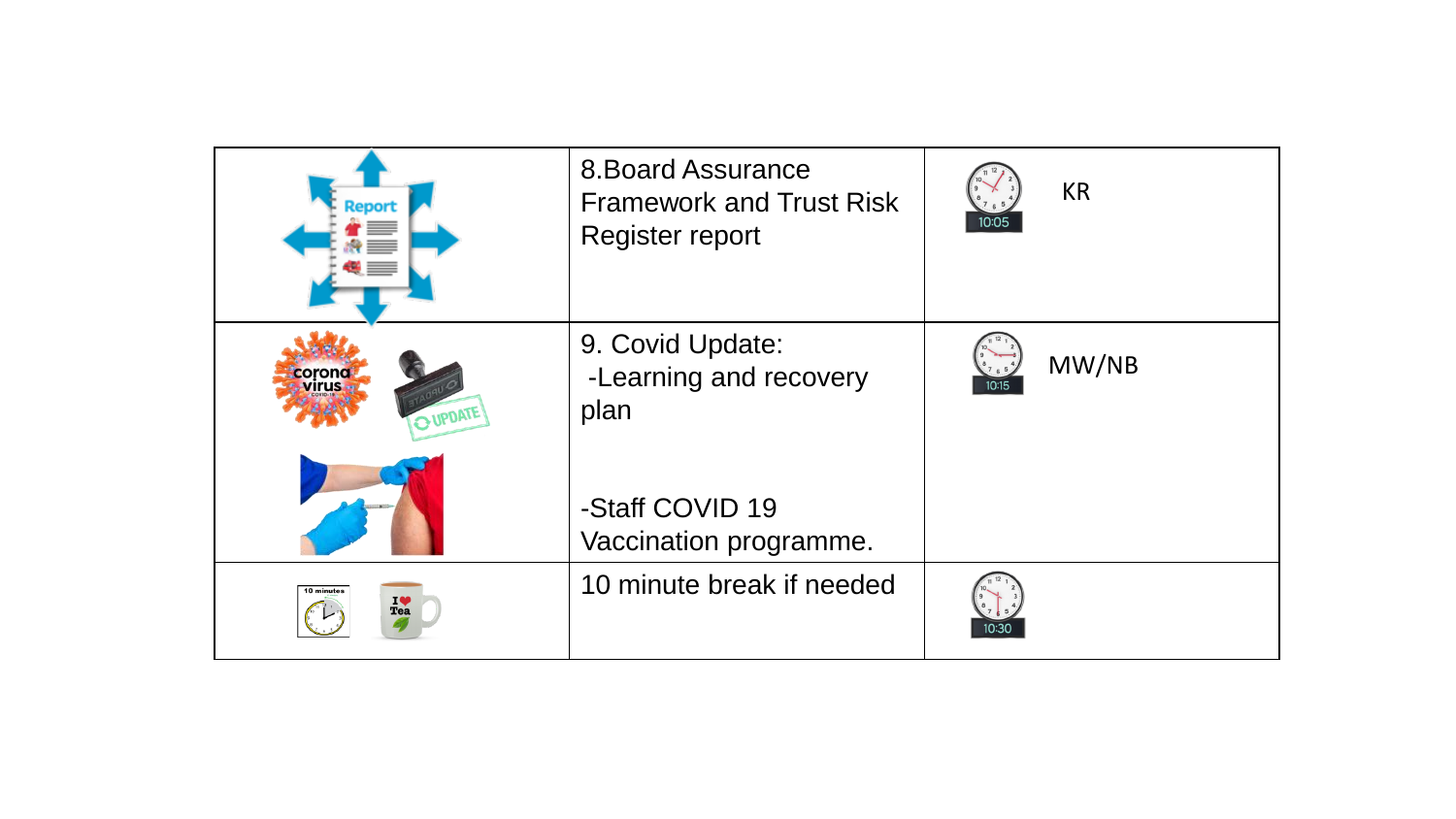| Report<br>easy<br>read                                                                                         | 10. Performance report<br>-Including COVID<br>dashboard | <b>MW</b><br>10:40 |
|----------------------------------------------------------------------------------------------------------------|---------------------------------------------------------|--------------------|
| Report<br>$\begin{array}{c}\n\vdots \\ \begin{array}{c}\n\text{easy} \\ \text{read}\n\end{array}\n\end{array}$ | <b>11 Physical Healthcare</b><br>Report                 | <b>MC</b><br>10:55 |
|                                                                                                                | 12. Safety and Quality<br>Dashboard                     | <b>MC</b><br>11:05 |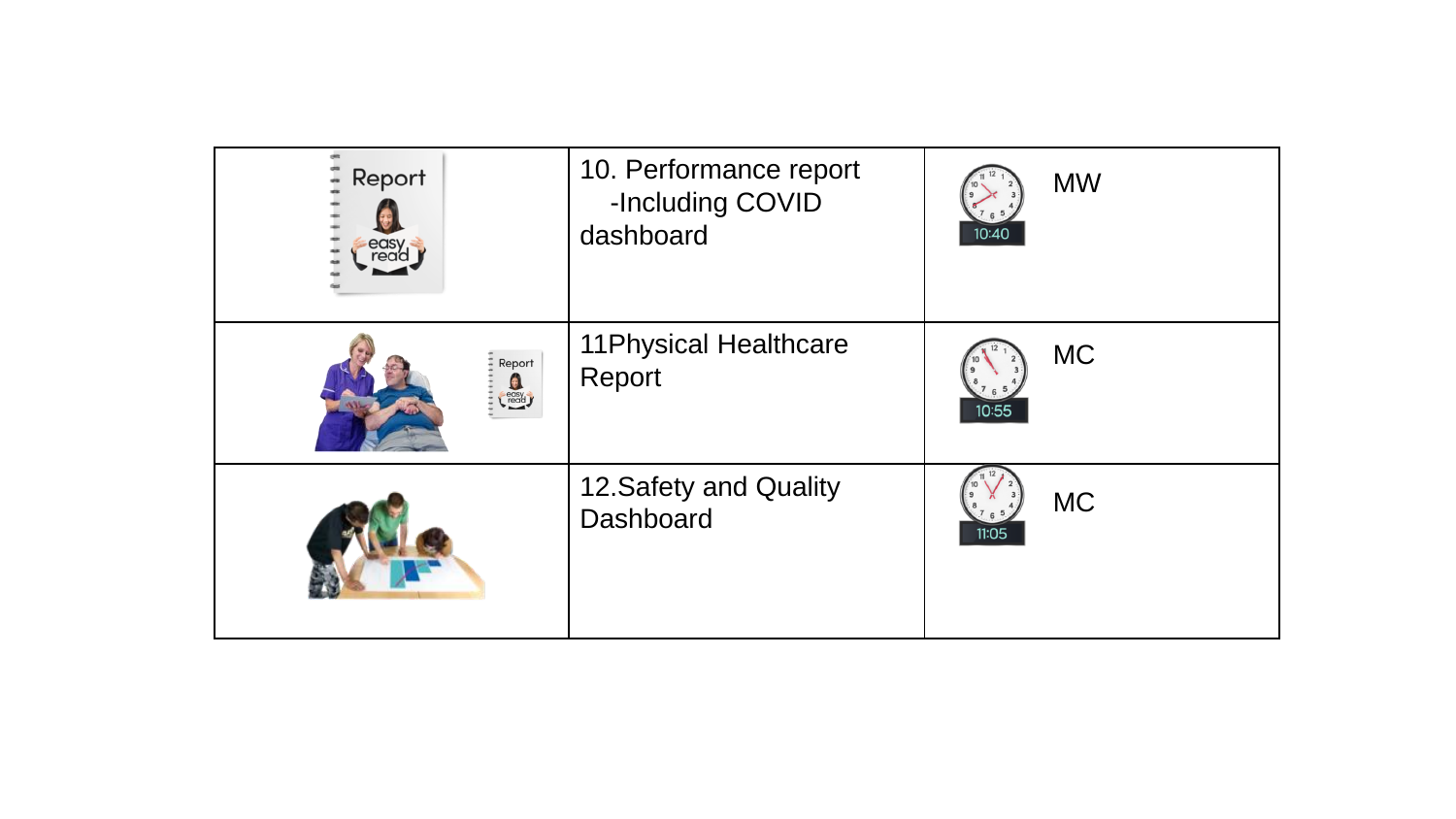|                                                                                                                | <b>13. Managing Directors</b><br><b>Updates: Provider</b><br>Collaboratives | 11:20 | <b>DR</b>     |
|----------------------------------------------------------------------------------------------------------------|-----------------------------------------------------------------------------|-------|---------------|
|                                                                                                                | 14. Research and<br><b>Development Report</b>                               | 11:30 | <b>BW/MHa</b> |
| Report<br>$\begin{array}{c}\n\bullet \\ \bullet \\ \bullet \\ \bullet \\ \bullet\n\end{array}$<br><b>STAFF</b> | 15. Human Resources<br>Report                                               | 11:45 | <b>MWr</b>    |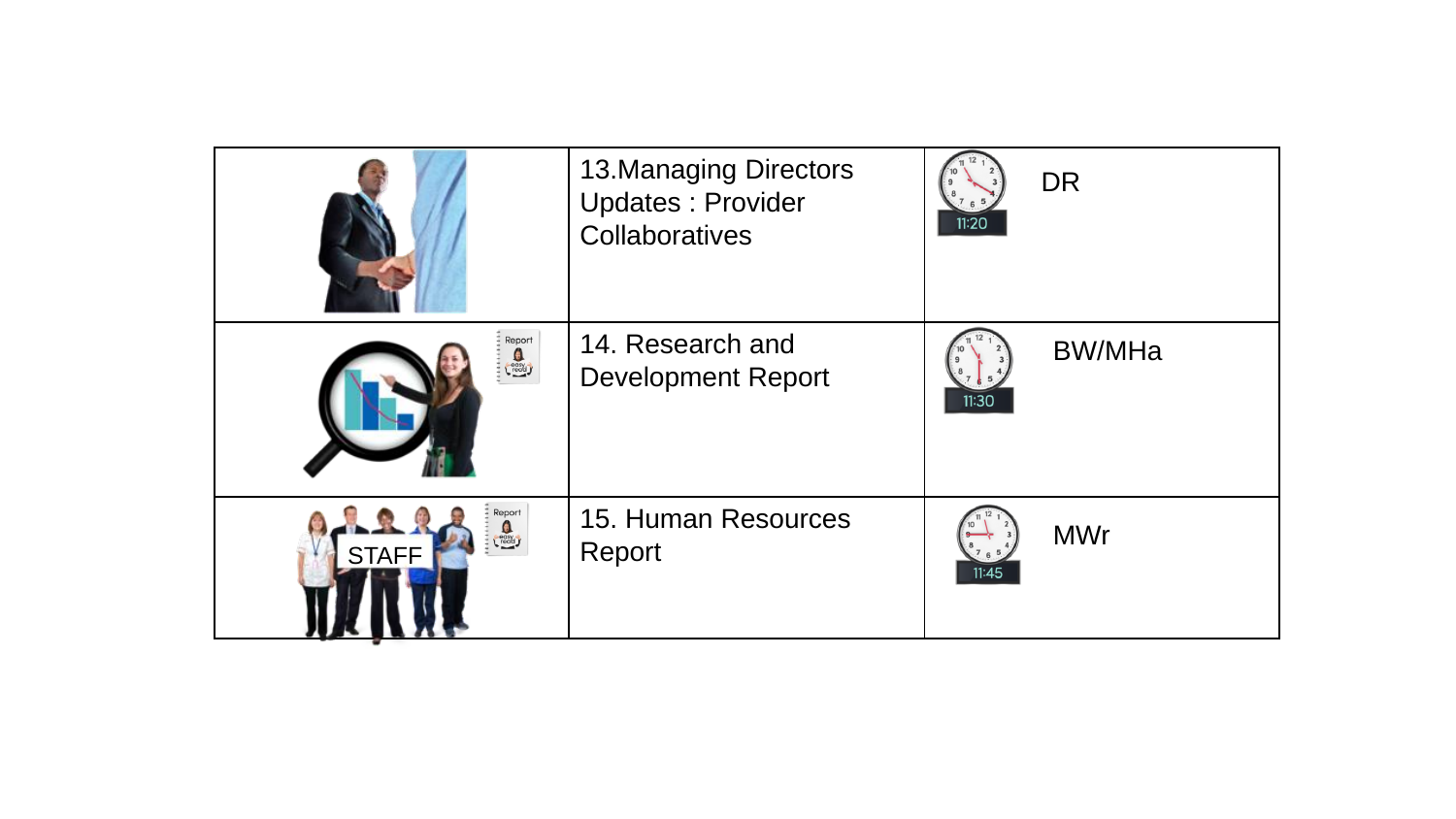|         | 16. Finance Report.                              | MMcE/MW<br>11:50     |
|---------|--------------------------------------------------|----------------------|
|         | 17. Standing Financial<br><b>Instructions</b>    | <b>MMcE</b><br>12:00 |
| .policy | 18. Legal, Regulatory &<br>Policy update report. | <b>KR</b><br>12:05   |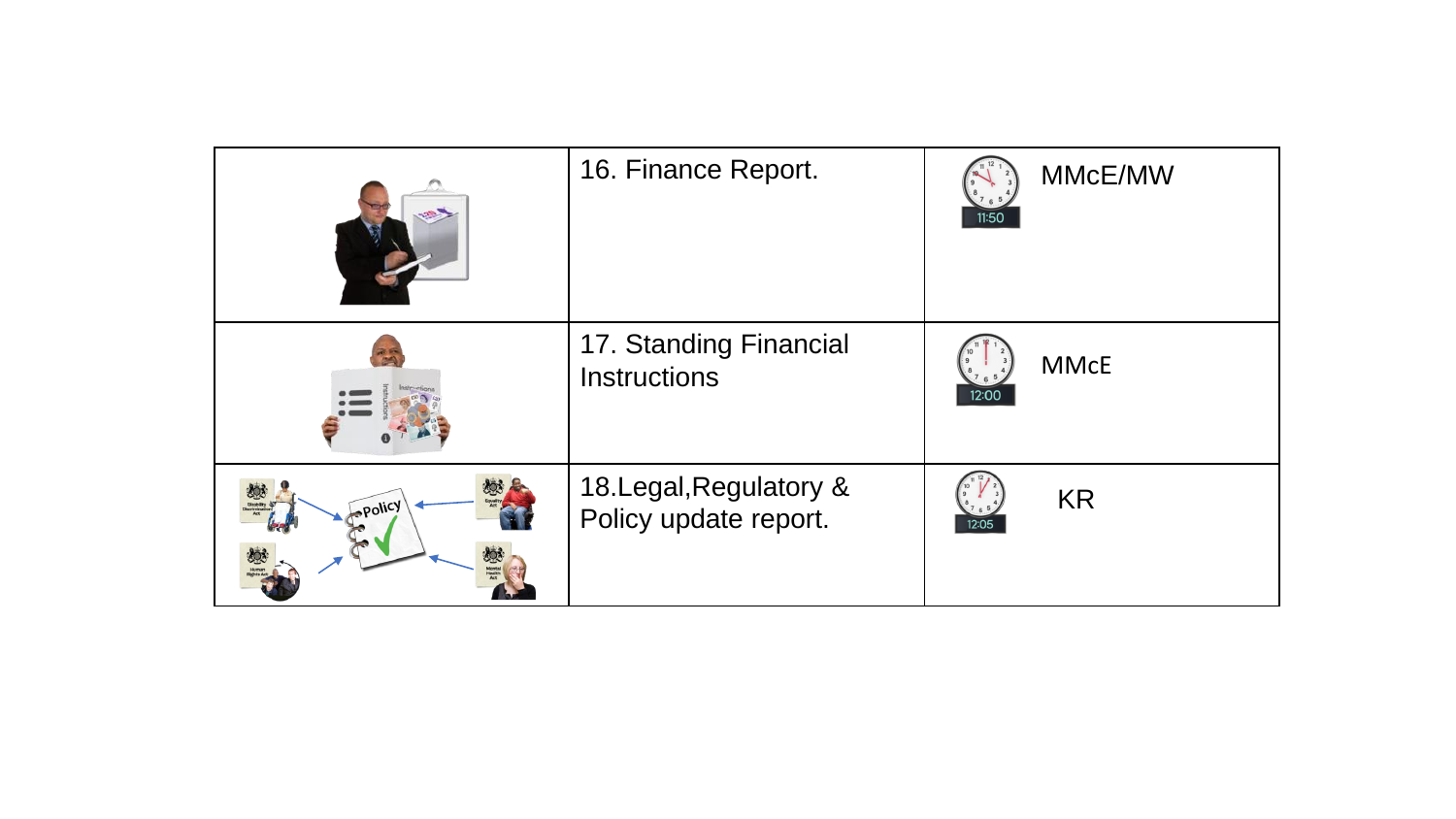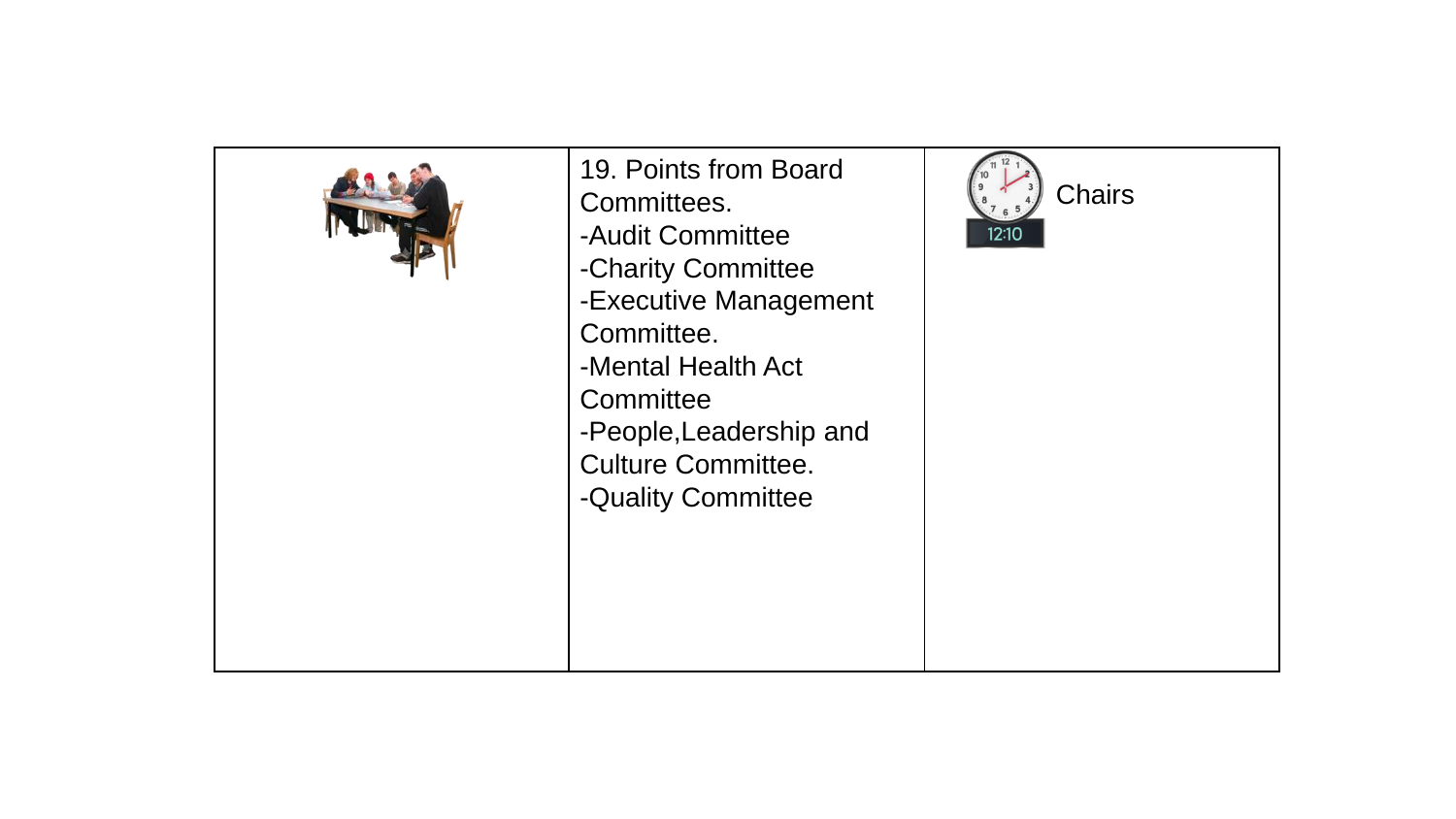| Any<br>other<br>business? | 20. Any other business.                                                                                 | 12:20 | <b>DW</b>     |
|---------------------------|---------------------------------------------------------------------------------------------------------|-------|---------------|
|                           | 21. Questions from the<br>public.                                                                       |       | <b>DW</b>     |
|                           | 22. Review of the meeting<br>What worked well.<br>$\bullet$<br>What we could do<br>$\bullet$<br>better. |       | <b>DW/All</b> |